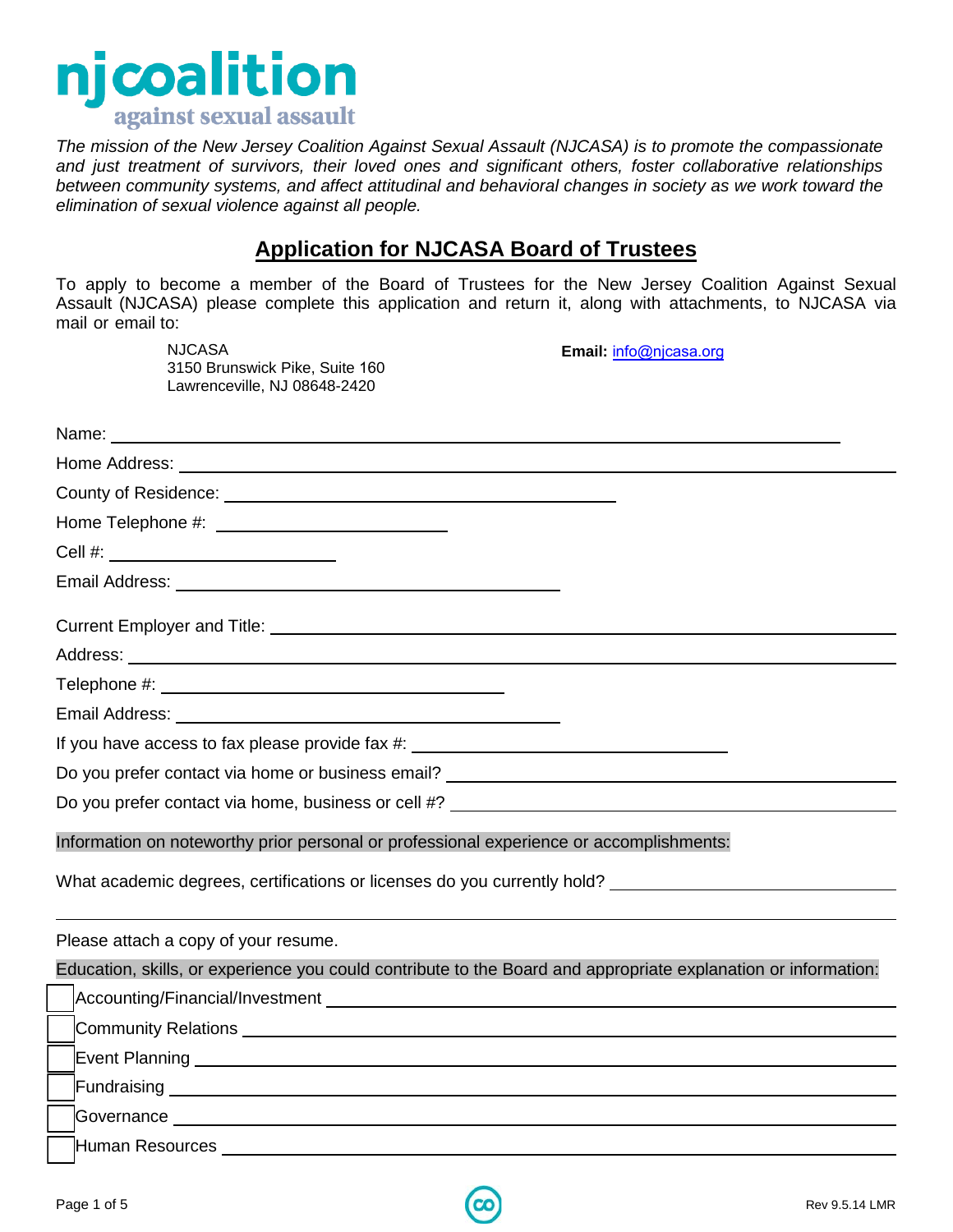# njcoalition

| <b>Issue Advocacy</b> _____        |  |  |  |  |
|------------------------------------|--|--|--|--|
| Law                                |  |  |  |  |
| Management/Nonprofit Leadership    |  |  |  |  |
| Marketing ___________              |  |  |  |  |
| Public Speaking _________          |  |  |  |  |
| <b>Elected or Appointed Office</b> |  |  |  |  |
| Strategic Planning _______         |  |  |  |  |
| Other:                             |  |  |  |  |
|                                    |  |  |  |  |

#### On which boards have you/do you serve?

| Organization | <b>Dates Served</b> | <b>Offices / Committees</b> |
|--------------|---------------------|-----------------------------|
|              |                     |                             |
|              |                     |                             |
|              |                     |                             |
|              |                     |                             |
|              |                     |                             |
|              |                     |                             |

| To which other organizations do you belong? |  |  |  |  |
|---------------------------------------------|--|--|--|--|
|                                             |  |  |  |  |
|                                             |  |  |  |  |
|                                             |  |  |  |  |
|                                             |  |  |  |  |
|                                             |  |  |  |  |
|                                             |  |  |  |  |
|                                             |  |  |  |  |

|                                     |  |  |  | Would you be willing to help build a collaborative partnership between NJCASA and any of the above |  |  |  |  |
|-------------------------------------|--|--|--|----------------------------------------------------------------------------------------------------|--|--|--|--|
| organizations? If so, which one(s)? |  |  |  |                                                                                                    |  |  |  |  |

\_\_\_\_\_\_\_\_\_\_\_\_\_\_\_\_\_\_\_\_\_\_\_\_\_\_\_\_\_\_\_\_\_\_\_\_\_\_\_\_\_\_\_\_\_\_\_\_\_\_\_\_\_\_\_\_\_\_\_\_\_\_\_\_\_\_\_\_\_\_\_\_\_\_\_\_\_\_\_\_\_\_\_\_\_\_\_\_  $\_$ 

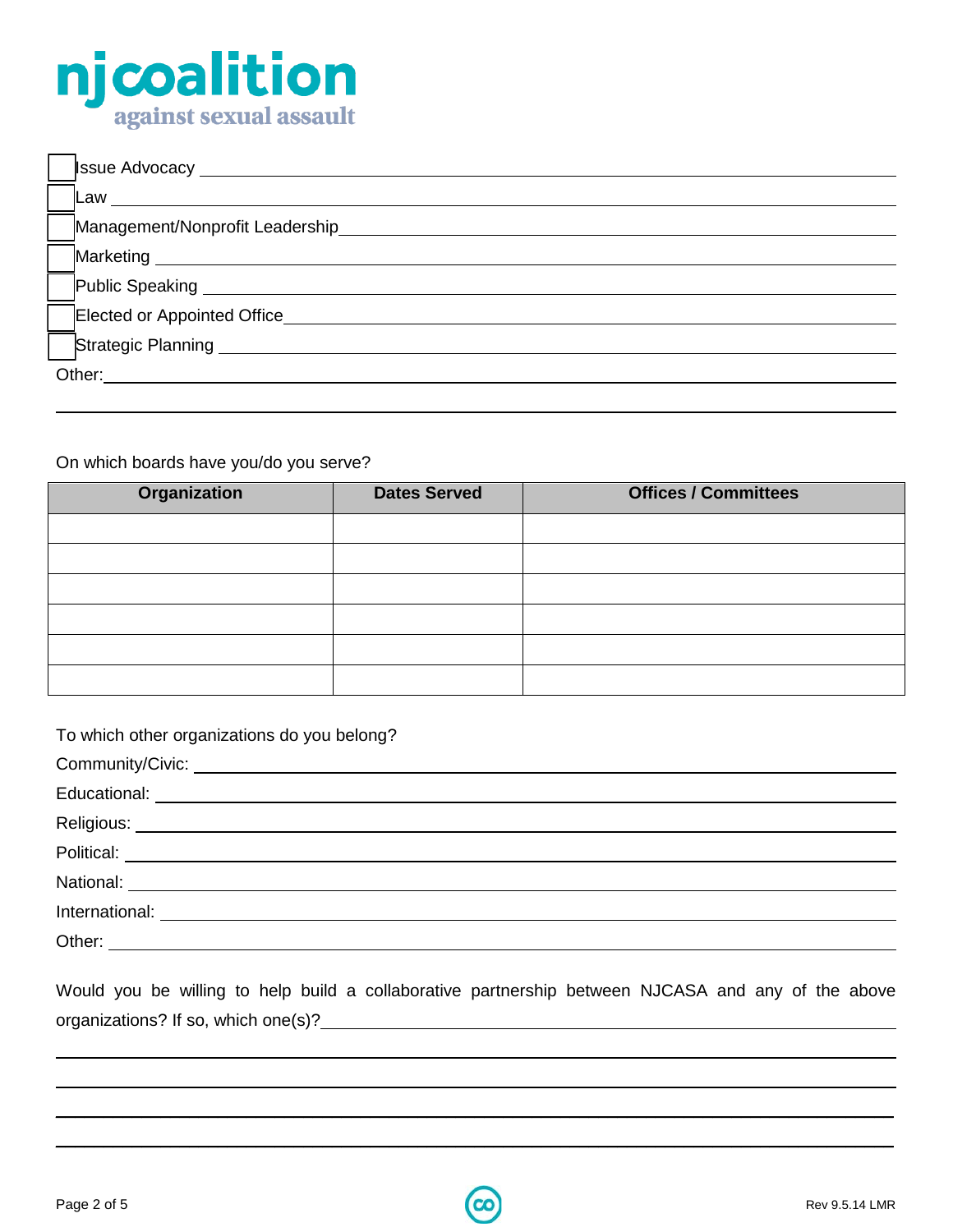## njcoalition

Would you be able to attend a minimum of 6 Board of Trustees meetings per year?  $\bigcap$ Yes $\bigcap$ No If not, what would be the likely conflict(s)?

| Would you be able to attend monthly committee meetings, either in person or via telephone?<br>◯ Yes ◯No If not, what would be the likely conflict(s)? ________________________                                         |
|------------------------------------------------------------------------------------------------------------------------------------------------------------------------------------------------------------------------|
| Please indicate a ranked (1-3) preference for committee membership:<br>[ ] Finance<br>[ ] Fundraising<br>[ ] Governance                                                                                                |
| Are you willing and able to actively attend, support, and contribute to fundraising activities? $\bigcap$ Yes $\bigcap$ No<br>Are you willing and able to financially contribute to NJCASA? $\bigcap$ Yes $\bigcap$ No |
|                                                                                                                                                                                                                        |
|                                                                                                                                                                                                                        |
|                                                                                                                                                                                                                        |
|                                                                                                                                                                                                                        |
|                                                                                                                                                                                                                        |
| What are you hoping to experience by becoming a member of the Board of Trustees?                                                                                                                                       |
|                                                                                                                                                                                                                        |
|                                                                                                                                                                                                                        |
|                                                                                                                                                                                                                        |
|                                                                                                                                                                                                                        |

After reviewing the Mission Statement above, what is your personal interest in being affiliated with NJCASA?

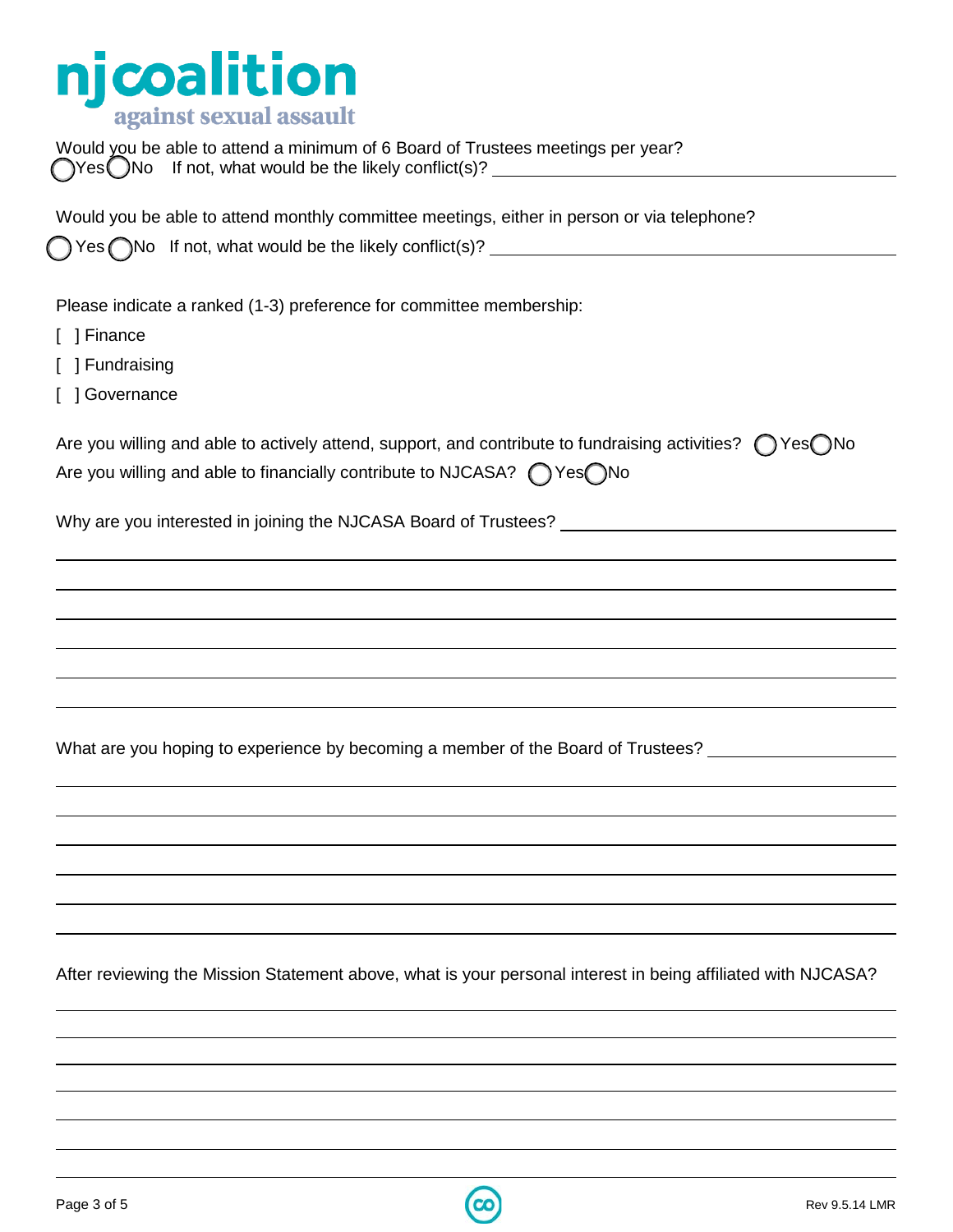

Please set forth your personal view and opinion concerning the following issues:

| Sexual Violence:                     |                                                                                                            |
|--------------------------------------|------------------------------------------------------------------------------------------------------------|
|                                      |                                                                                                            |
|                                      |                                                                                                            |
|                                      |                                                                                                            |
|                                      |                                                                                                            |
|                                      |                                                                                                            |
|                                      |                                                                                                            |
|                                      |                                                                                                            |
| Feminism:                            |                                                                                                            |
|                                      |                                                                                                            |
|                                      |                                                                                                            |
|                                      |                                                                                                            |
|                                      |                                                                                                            |
|                                      |                                                                                                            |
|                                      |                                                                                                            |
|                                      |                                                                                                            |
|                                      |                                                                                                            |
|                                      |                                                                                                            |
|                                      |                                                                                                            |
|                                      |                                                                                                            |
|                                      |                                                                                                            |
|                                      |                                                                                                            |
|                                      |                                                                                                            |
|                                      |                                                                                                            |
|                                      |                                                                                                            |
|                                      |                                                                                                            |
|                                      | Please provide information about any possible conflicts of interest you may have if you are elected to the |
| Trustees, Staff, or Program Members: | NJCASA Board of Trustee, including personal, professional or business relationships with current NJCASA    |
|                                      |                                                                                                            |
|                                      |                                                                                                            |
|                                      |                                                                                                            |
|                                      |                                                                                                            |
|                                      |                                                                                                            |
|                                      |                                                                                                            |